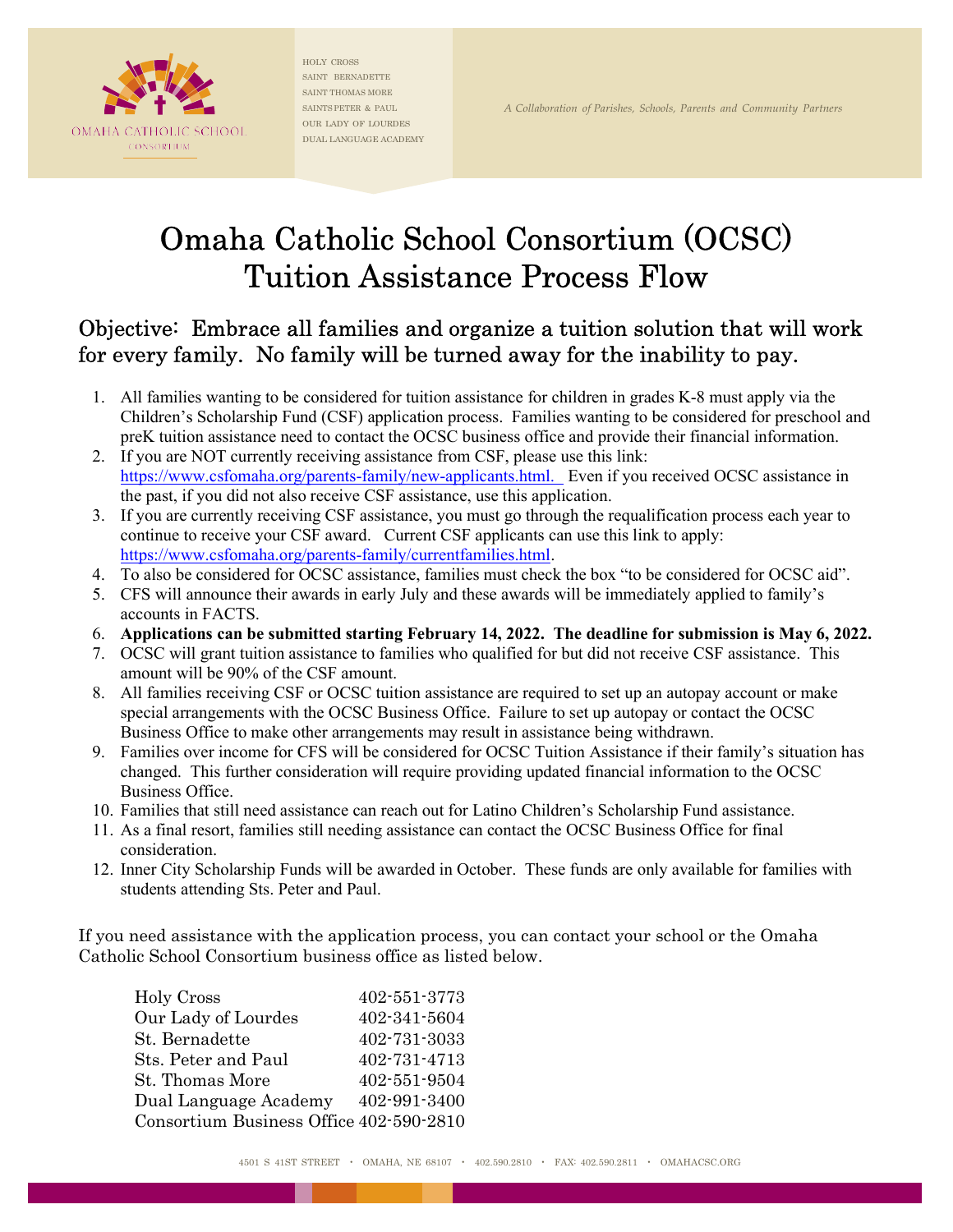

HOLY CROSS SAINT BERNADETTE SAINT THOMAS MORE SAINTS PETER & PAUL SAINTS PETER & PAUL A Collaboration of Parishes, Schools, Parents and Community Partners OUR LADY OF LOURDES DUAL LANGUAGE ACADEMY

## Omaha Catholic School Consortium 2022-2023 Transitional K-8 Tuition Rates

| # of<br><b>Students</b> | Registration<br>Fee* | <b>Tuition</b><br>Total** | <b>Monthly</b><br>Rate for 10<br><b>Months</b> | <b>Monthly</b><br>Rate for 12<br><b>Months</b> |
|-------------------------|----------------------|---------------------------|------------------------------------------------|------------------------------------------------|
| 1                       | \$100                | \$3,395                   | \$340                                          | \$283                                          |
| $\overline{2}$          | \$100                | \$6,195                   | \$620                                          | \$516                                          |
| 3                       | \$100                | \$8,310                   | \$831                                          | \$693                                          |
| 4                       | \$100                | \$9,890                   | \$989                                          | \$824                                          |
| 5                       | \$100                | \$11,460                  | \$1,146                                        | \$955                                          |
| 6                       | \$100                | \$12,815                  | \$1,282                                        | \$1,068                                        |

\*\$100 registration fee per family is due at the time of registration to reserve space for all of your family. All other fees, including registration fees for students 2 through 6 are included in the tuition total.

\*\*Pay in full discount of \$100 offered for TK-8 tuition and must be paid by August 1, 2022.

Assistance from the Children's Scholarship fund ranging from \$675 to \$1,750 per student is available, be sure to apply. The Children's Scholarship Fund application is also used for consideration for tuition assistance from the Omaha Catholic School Consortium.

| <b>Grade Level</b> | <b>Class</b>             | Registration       | <b>Tuition</b> | <b>Monthly Rate</b> | <b>Monthly Rate</b> |
|--------------------|--------------------------|--------------------|----------------|---------------------|---------------------|
|                    |                          | $Fee$ <sup>*</sup> | <b>Total</b>   | for 10 Months       | for 12 months       |
| Preschool/PreK     | 2 Day, $\frac{1}{2}$ day | \$100              | \$1,300        | \$130               | \$108               |
| Preschool/PreK     | 3 Day, $\frac{1}{2}$ day | \$100              | \$1,650        | \$165               | \$138               |
| Preschool/PreK     | 5 Day 1/2 day            | \$100              | \$2,375        | \$238               | \$198               |
| Preschool/PreK     | 3 Day, all day           | \$100              | \$2,850        | \$285               | \$238               |
| Preschool/PreK     | 5 Day all day            | \$100              | \$4,500        | \$450               | \$375               |

2022-2023 Preschool/PreKindergarten Tuition Rates (per student)

\* \$100 registration fee payment per child is due at registration to reserve space for your child(ren). All other fees are included in the tuition total due.

\*\*Pay in full discount of \$100 offered for Preschool and PreK tuition. Must be paid by August 1, 2022.

Note: Preschool and PreKindergarten Tuition may be tax deductible. Consult your tax advisor.